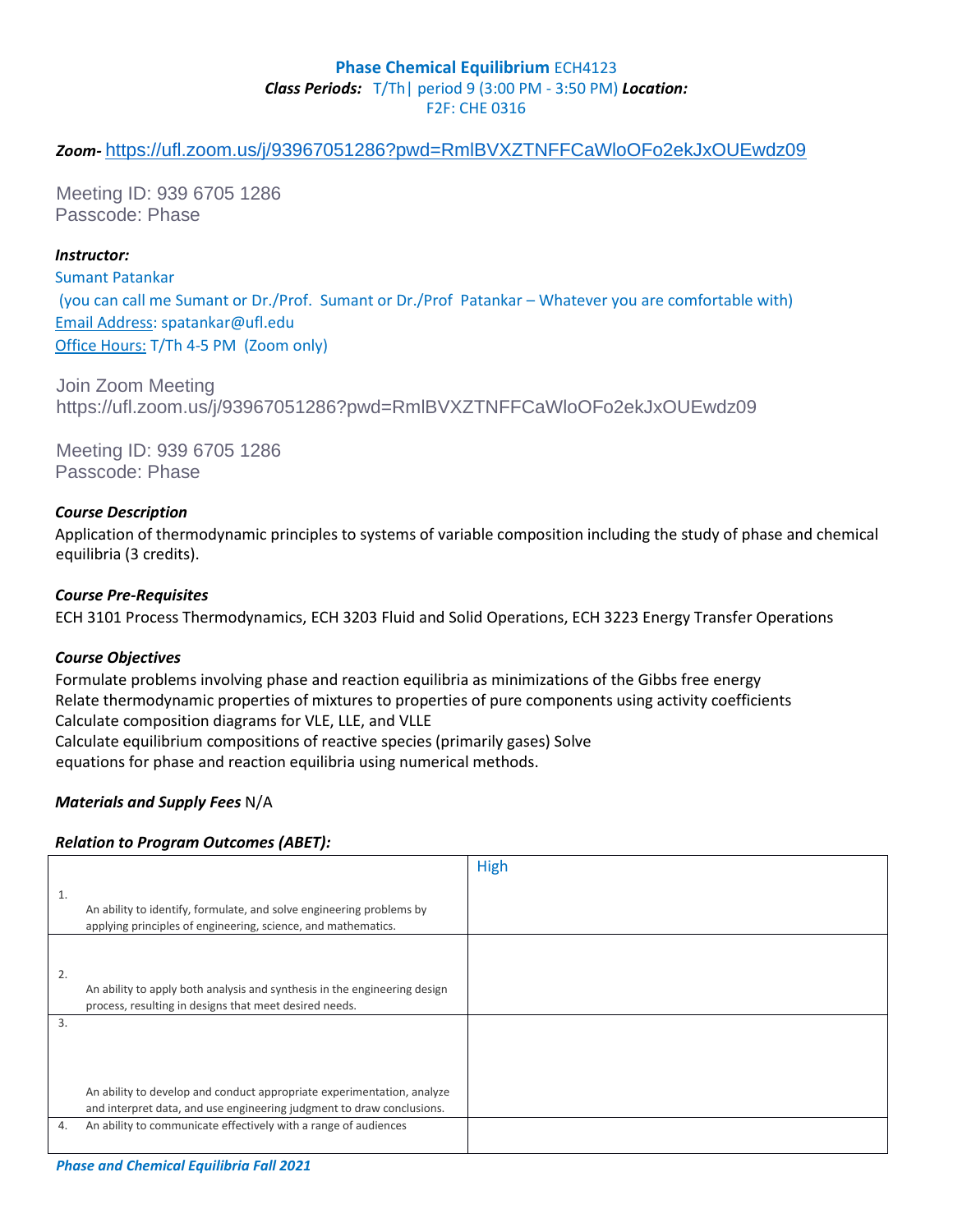| 5. |                                                                                                                                                                                                                                                      |               |
|----|------------------------------------------------------------------------------------------------------------------------------------------------------------------------------------------------------------------------------------------------------|---------------|
|    | An ability to recognize ethical and professional responsibilities in<br>engineering situations and make informed judgments, which must<br>consider the impact of engineering solutions in global, economic,<br>environmental, and societal contexts. |               |
|    |                                                                                                                                                                                                                                                      | <b>Medium</b> |
| 6. | An ability to recognize the ongoing need for additional knowledge and<br>locate, evaluate, integrate, and apply this knowledge appropriately.                                                                                                        |               |
|    |                                                                                                                                                                                                                                                      | <b>Medium</b> |
| 7. | An ability to function effectively on teams that establish goals, plan tasks,<br>meet deadlines, and analyze risk and uncertainty                                                                                                                    |               |

\*Coverage is given as high, medium, or low. An empty box indicates that this outcome is not part of the course.

# *Required Textbooks and Software*

*Chemical, Biochemical, and Engineering Thermodynamics, 4th Ed., by Stanley I. Sandler ISBN: 978-0471661740*

*Essential Thermodynamics*, by A.Z. Panagiotopoulos, Drios, 2011. (UF library: SCIENCE LIBRARY QD504 .S25 2006). Useful software and a list of typographical errors are posted on the web at<http://driospress.com/et>

# *Additional Materials*

#### *NA*

Course Schedule (approximate)

| Week           | Week<br>begins | <b>Topic</b>                                                                                       |
|----------------|----------------|----------------------------------------------------------------------------------------------------|
| $\mathbf{1}$   | 5/9            | <b>Introduction and Review</b>                                                                     |
| 2              | 5/16           | <b>Equilibrium and stability</b>                                                                   |
| 3              | 5/23           | <b>Phase Equilibrium</b>                                                                           |
| 4              | 5/30           | Using experimental data - fugacity                                                                 |
| 5              | 6/6            | <b>Mixing functions</b>                                                                            |
| 6              | 6/13           | <b>Partial molar properties</b><br>Using experimental data<br>Ideal gas mixtures and fugacity      |
| $\overline{7}$ | 6/27           | Ideal mixtures, Excess free energy, and activity<br>coefficients                                   |
| 8              | 7/4            | <b>Activity models</b><br>Henry's law<br><b>VLE for ideal and non-ideal mixtures</b><br><b>LLE</b> |
| 9              | 7/11           | <b>Chemical reactions</b>                                                                          |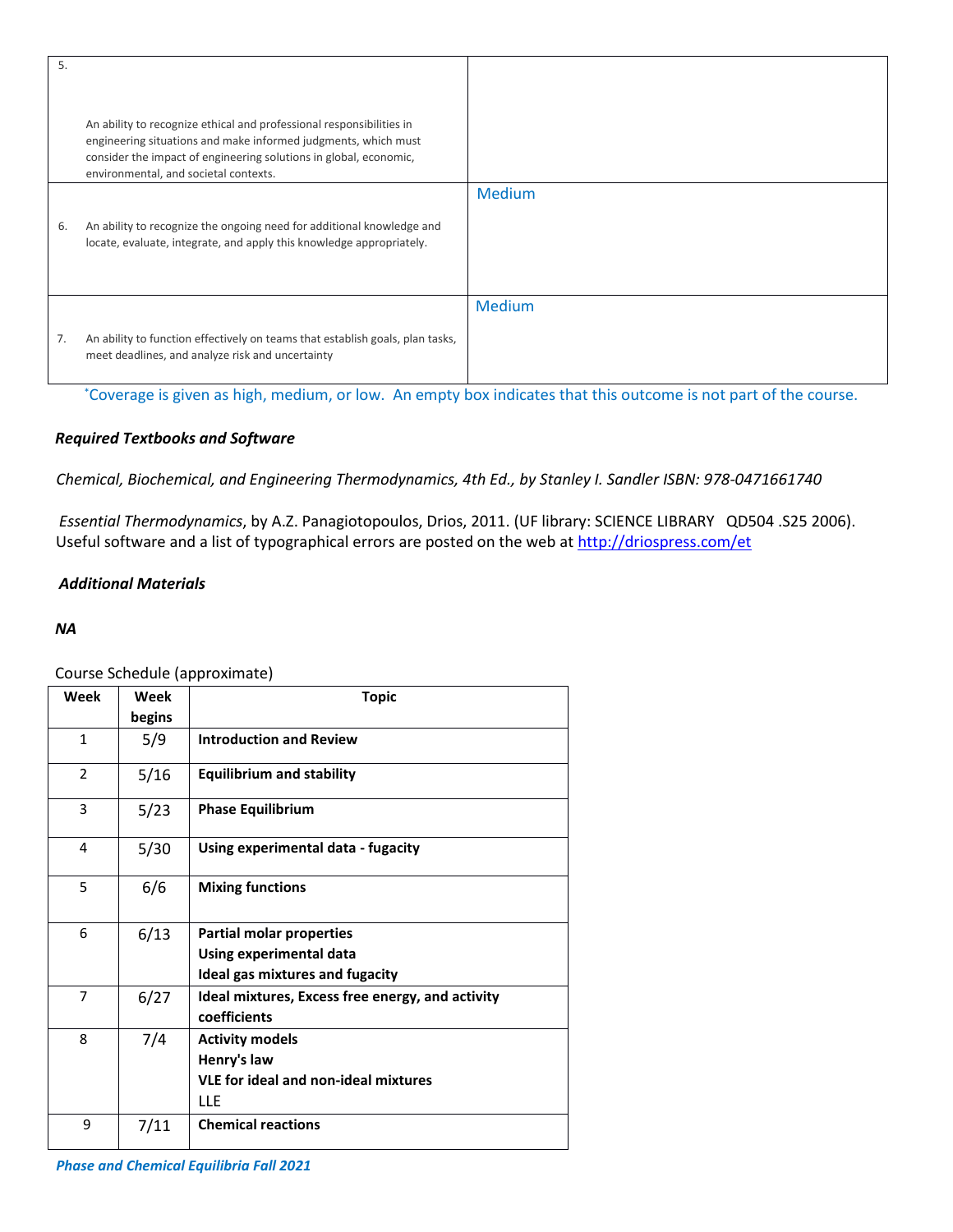| 10 | 7/18 | Standard states and use of tables        |
|----|------|------------------------------------------|
| 11 | 7/25 | <b>Examples of homogeneous reactions</b> |
| 12 | 8/1  | Heterogeneous and multiple reactions     |

Policies for Assignments, Make-Ups, and Privacy a Students will be assigned homework from the textbook each Thursday, which should be completed by Thursday of the following week.

b Homework submissions must be on Canvas as a scanned pdf or some other common format (docx, xlsx, py, etc). c Collaboration on homework is encouraged, but make sure you are properly distanced from one another. Zoom may be the best option. The submitted solutions must be your own work – copying homework solutions from any source is an academic honesty violation for all parties involved.

- d Short solutions to homework problems will be posted with the assignment. These are designed to enable students to self check most of their work. If you have problems getting the correct solution you need to ask questions. Complete solutions may not be provided in general.
- e Assigned reading and sometimes videos will be included in each weeks homework (wk\*.pdf). Students are expected to be familiar with these materials, as well as from lectures and homework.
- f Students can also access the notes I prepare.
- g Module tests will be scheduled in the Assignments section on Canvas.
- h Module tests are open book and open notes. You may not access internet web sites during these tests. They will be on the scheduled days at times to be determined.
- i Homework and Module tests will require the use of Python to compute solutions to numerical problems. Students may bring programs to these tests as well as notes and books.
- j You are responsible for all announcements made in class and on Canvas
- k Requests for re-grading of assignments and exams will only be considered within a one-week period from the time graded work is returned.
- l Grades for individual assignments and tests will be posted on the web throughout the semester,. You should ensure that they are entered correctly. Corrections will be considered only within a two-week period after the grades have been posted on the web.
- m Students may request a makeup for any activity sponsored by the university, for health reasons, and for family emergencies. Other reasons at the instructor's discretion, but will typically not be allowed. Makeup tests and quizzes will be given at the end of the semester. There will be no make up for the final exam except for health or family reasons. In such cases the student will receive an Incomplete grade, with a makeup to be given the following semester. Request for a make up of any assignment must be made at least 1 week in advance of the assignment (emergency health issues aside).
- n Our class sessions and office hours may be audio visually recorded for students in the class to refer back and for enrolled students who are unable to attend live. Students who participate with their camera engaged or utilize a profile image are agreeing to have their video or image recorded. If you are unwilling to consent to have your profile or video image recorded, be sure to keep your camera off and do not use a profile image. Likewise, students who un-mute during class and participate orally are agreeing to have their voices recorded. If you are not willing to consent to have your voice recorded during class, you will need to keep your mute button activated and communicate exclusively using the "chat" feature, which allows students to type questions and comments live. The chat will not be recorded or shared.

# *Evaluation of Grades*

| <b>Assignment</b>              | <b>Percentage of Final Grade</b> |
|--------------------------------|----------------------------------|
| Module tests (3)               | 70%                              |
| <b>Graded Homework (11/12)</b> | 30%                              |
| Total                          | 100%                             |

*Grading Policy (approximate – subject to modification)*

| <b>Percent</b> | Grade | Grade<br><b>Points</b> |
|----------------|-------|------------------------|
| 85-100         |       | 4.00                   |

*Phase and Chemical Equilibria Fall 2021*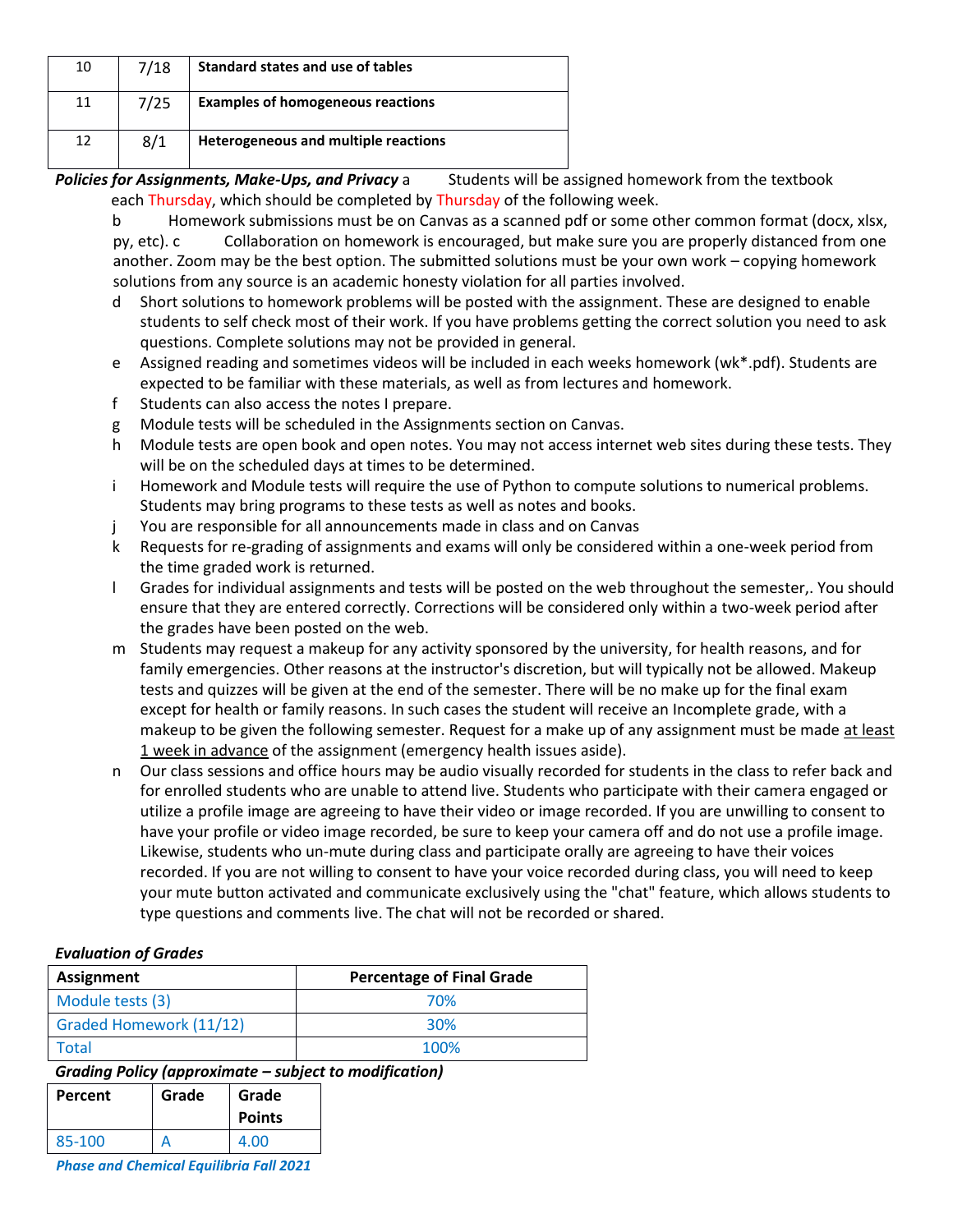| 80-85     | $A -$ | 3.67 |
|-----------|-------|------|
| 75-80     | B+    | 3.33 |
| 70-75     | B     | 3.00 |
| 65-70     | $B -$ | 2.67 |
| 60-65     | $C+$  | 2.33 |
| $55 - 60$ | C     | 2.00 |
| 50-55     | $C -$ | 1.67 |
| 45-50     | D+    | 1.33 |
| $40 - 45$ | D     | 1.00 |
| $35 - 40$ | D-    | 0.67 |
| $0 - 35$  | E     | 0.00 |

#### *Schedule of Homework, Quizzes, Tests*

| Homework                                               | Electronic submission – see Canvas pages for dues dates and times |  |
|--------------------------------------------------------|-------------------------------------------------------------------|--|
| Module tests                                           | See Canvas pages for dates and times                              |  |
| More information on HE grading policy may be found at: |                                                                   |  |

More information on UF grading policy may be found at: <https://catalog.ufl.edu/ugrad/current/regulations/info/grades.aspx>

#### *Students Requiring Accommodations*

Students with disabilities who experience learning barriers and would like to request academic accommodations should connect with the disability Resource Center by visitin[g](https://disability.ufl.edu/students/get-started/) [https://disability.ufl.edu/students/get-started/.](https://disability.ufl.edu/students/get-started/) It is important for students to share their accommodation letter with their instructor and discuss their access needs, as early as possible in the semester.

#### *Course Evaluation*

Students are expected to provide professional and respectful feedback on the quality of instruction in this course by completing course evaluations online via GatorEvals. Guidance on how to give feedback in a professional and respectful manner is available a[t https://gatorevals.aa.ufl.edu/students/.](https://gatorevals.aa.ufl.edu/students/) Students will be notified when the evaluation period opens, and can complete evaluations through the email they receive from GatorEvals, in their Canvas course menu under GatorEvals, or via [https://ufl.bluera.com/ufl/.](https://ufl.bluera.com/ufl/) Summaries of course evaluation results are available to students at [https://gatorevals.aa.ufl.edu/public-results/.](https://gatorevals.aa.ufl.edu/public-results/)

#### **In-Class Recording**

Students are allowed to record video or audio of class lectures. However, the purposes for which these recordings may be used are strictly controlled. The only allowable purposes are (1) for personal educational use, (2) in connection with a complaint to the university, or (3) as evidence in, or in preparation for, a criminal or civil proceeding. All other purposes are prohibited. Specifically, students may not publish recorded lectures without the written consent of the instructor.

A "class lecture" is an educational presentation intended to inform or teach enrolled students about a particular subject, including any instructor-led discussions that form part of the presentation, and delivered by any instructor hired or appointed by the University, or by a guest instructor, as part of a University of Florida course. A class lecture does not include lab sessions, student presentations, clinical presentations such as patient history, academic exercises involving solely student participation, assessments (quizzes, tests, exams), field trips, private conversations between students in the class or between a student and the faculty or lecturer during a class session.

Publication without permission of the instructor is prohibited. To "publish" means to share, transmit, circulate, distribute, or provide access to a recording, regardless of format or medium, to another person (or persons), including but not limited to another student within the same class section. Additionally, a recording, or transcript of a recording, is considered published if it is posted on or uploaded to, in whole or in part, any media platform, including but not limited to social media, book, magazine, newspaper, leaflet, or third party note/tutoring services. A student who publishes a recording without written consent may be subject to a civil cause of action instituted by a person injured by the publication and/or discipline under UF Regulation 4.040 Student Honor Code and Student Conduct Code.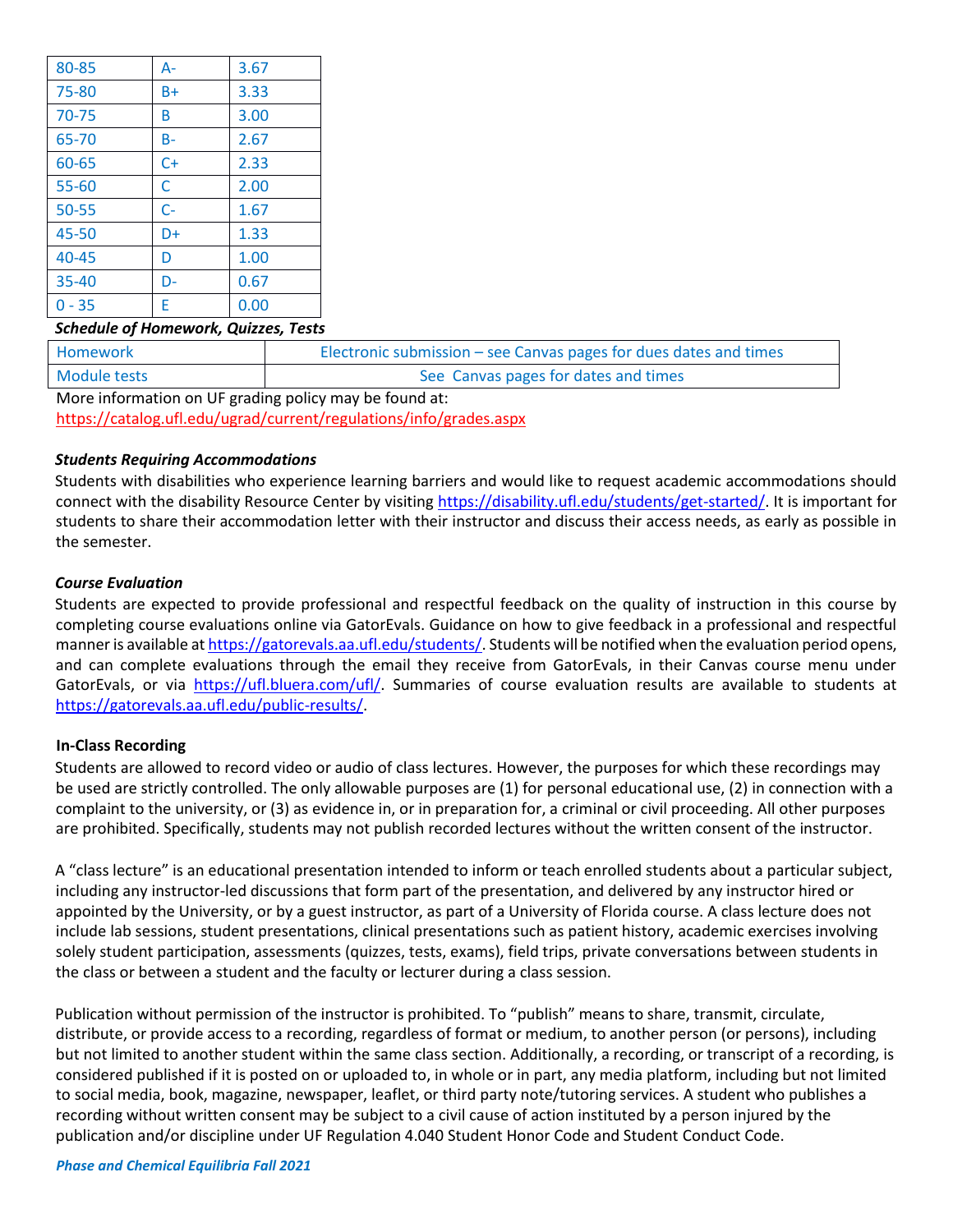## *University Honesty Policy*

UF students are bound by The Honor Pledge which states, "We, the members of the University of Florida community, pledge to hold ourselves and our peers to the highest standards of honor and integrity by abiding by the Honor Code. On all work submitted for credit by students at the University of Florida, the following pledge is either required or implied: "On my honor, I have neither given nor received unauthorized aid in doing this assignment." The Conduct Code (https://sccr.dso.ufl.edu/process/student-conduct-code/) specifies a number of behaviors that are in violation of this code and the possible sanctions. If you have any questions or concerns, please consult with the instructor or TAs in this class.

## *Commitment to a Safe and Inclusive Learning Environment*

The Herbert Wertheim College of Engineering values broad diversity within our community and is committed to individual and group empowerment, inclusion, and the elimination of discrimination. It is expected that every person in this class will treat one another with dignity and respect regardless of gender, sexuality, disability, age, socioeconomic status, ethnicity, race, and culture.

If you feel like your performance in class is being impacted by discrimination or harassment of any kind, please contact your instructor or any of the following:

- Your academic advisor or Graduate Program Coordinator
- Jennifer Nappo, Director of Human Resources, 352-392-0904, jpennacc@ufl.edu
- Curtis Taylor, Associate Dean of Student Affairs, 352-392-2177, taylor@eng.ufl.edu
- Toshikazu Nishida, Associate Dean of Academic Affairs, 352-392-0943, nishida@eng.ufl.edu

### *Software Use*

All faculty, staff, and students of the University are required and expected to obey the laws and legal agreements governing software use. Failure to do so can lead to monetary damages and/or criminal penalties for the individual violator. Because such violations are also against University policies and rules, disciplinary action will be taken as appropriate. We, the members of the University of Florida community, pledge to uphold ourselves and our peers to the highest standards of honesty and integrity.

### *Student Privacy*

There are federal laws protecting your privacy with regards to grades earned in courses and on individual assignments. For more information, please see: <https://registrar.ufl.edu/ferpa.html>

#### *Campus Resources:*

*Health and Wellness*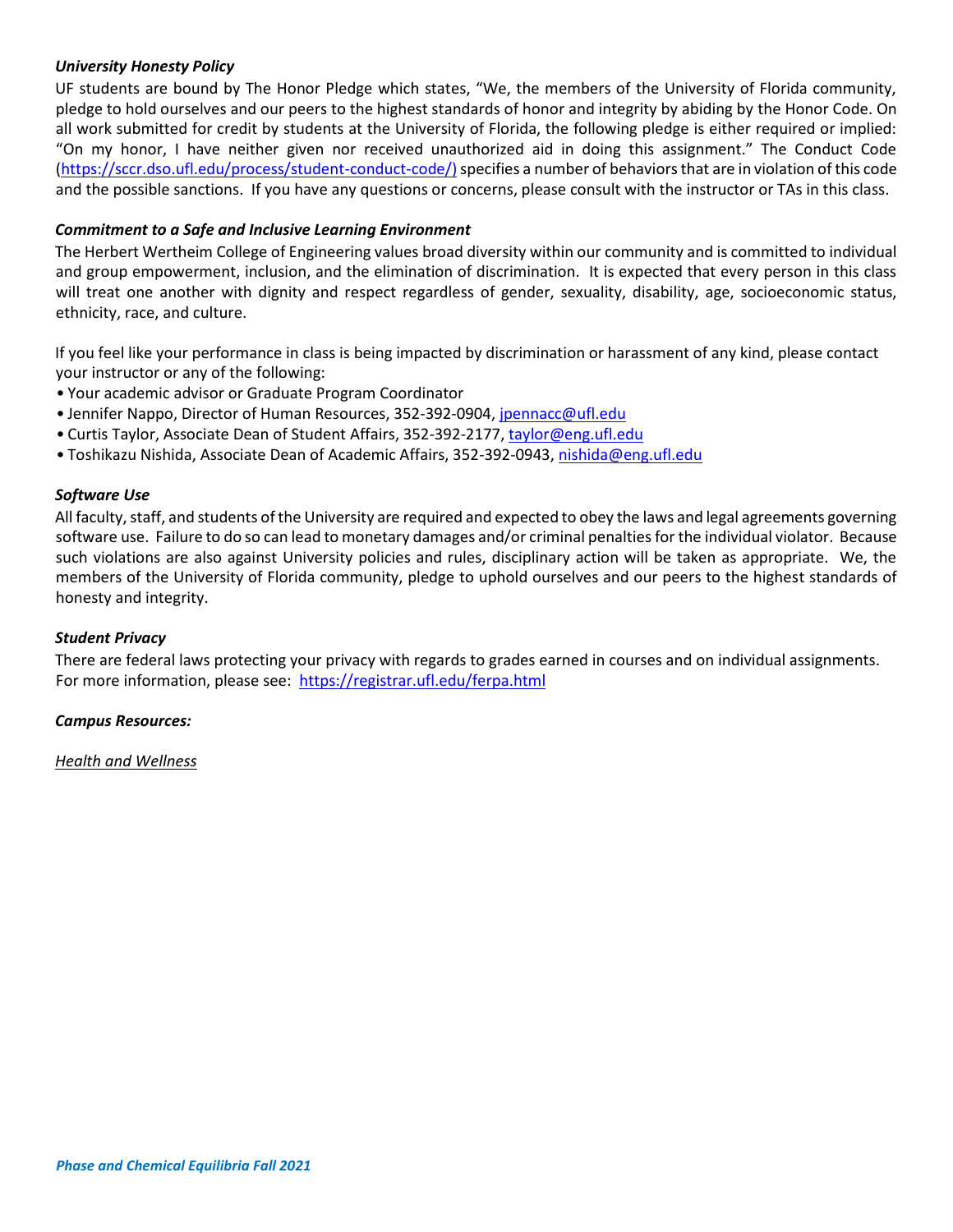### **U Matter, We Care:**

Your well-being is important to the University of Florida. The U Matter, We Care initiative is committed to creating a culture of care on our campus by encouraging members of our community to look out for one another and to reach out for help if a member of our community is in need. If you or a friend is in distress, please contact umatter@ufl.edu so that the U Matter, We Care Team can reach out to the student in distress. A nighttime and weekend crisis counselor is available by phone at 352-392-1575. The U Matter, We Care Team can help connect students to the many other helping resources available including, but not limited to, Victim Advocates, Housing staff, and the Counseling and Wellness Center. Please remember that asking for help is a sign of strength. In case of emergency, call 9-1-1.

**Counseling and Wellness Center:** [https://counseling.ufl.edu,](https://counseling.ufl.edu/) and 392-1575; and the University Police Department: 392-1111 or 9-1-1 for emergencies.

### **Sexual Discrimination, Harassment, Assault, or Violence**

If you or a friend has been subjected to sexual discrimination, sexual harassment, sexual assault, or violence contact the **[Office of Title IX Compliance](https://titleix.ufl.edu/)**[,](https://titleix.ufl.edu/) located at Yon Hall Room 427, 1908 Stadium Road, (352) 273-1094, title-ix@ufl.edu

# **Sexual Assault Recovery Services (SARS)** Student

Health Care Center, 392-1161.

**University Police Department** at 392-1111 (or 9-1-1 for emergencies), or [http://www.police.ufl.edu/ .](http://www.police.ufl.edu/)

# **COVID-19**

- $\overline{P}$ You are expected to wear approved face coverings at all times during class and within buildings even if you are vaccinated.
- $\overline{2}$ If you are sick, stay home and self-quarantine. Please visit the UF Health Screen, Test & Protect website about next steps, retake the questionnaire and schedule your test for no sooner than 24 hours after your symptoms began. Please call your primary care provider if you are ill and need immediate care or the UF Student Health Care Center at 352-392-1161 (or email covid@shcc.ufl.edu) to be evaluated for testing and to receive further instructions about returning to campus.
- $\overline{2}$ If you are withheld from campus by the Department of Health through Screen, Test & Protect, you are not permitted to use any on campus facilities. Students attempting to attend campus activities when withheld from campus will be referred to the Dean of Students Office.
- UF Health Screen, Test & Protect offers guidance when you are sick, have been exposed to someone who has  $\overline{2}$ tested positive or have tested positive yourself. Visit th[e UF Health Screen, Test & Protect website](https://click.info.gator360.ufl.edu/?qs=8f0d5e01a3f7385148f144e2089093522a358a8d85cb9db73c31675d3c5e5c0d27748d40c212f544822551342f1912ea5b4f2b890d5952e8) for more information.
- $\overline{?}$ Please continue to follow healthy habits, including best practices like frequent hand washing. Following these practices is our responsibility as Gators.

### *Academic Resources*

**E-learning technical suppor***t*, 352-392-4357 (select option 2) or e-mail to Learning-support@ufl.edu. [https://lss.at.ufl.edu/help.shtml.](https://lss.at.ufl.edu/help.shtml)

**Career Resource Center**, Reitz Union, 392-1601. Career assistance and counseling; [https://career.ufl.edu](https://career.ufl.edu/)[.](https://career.ufl.edu/)

**Library Support**, [http://cms.uflib.ufl.edu/ask.](http://cms.uflib.ufl.edu/ask) Various ways to receive assistance with respect to using the libraries or finding resources.

**Teaching Center**, Broward Hall, 392-2010 or 392-6420. General study skills and tutoring. [https://teachingcenter.ufl.edu/.](https://teachingcenter.ufl.edu/)